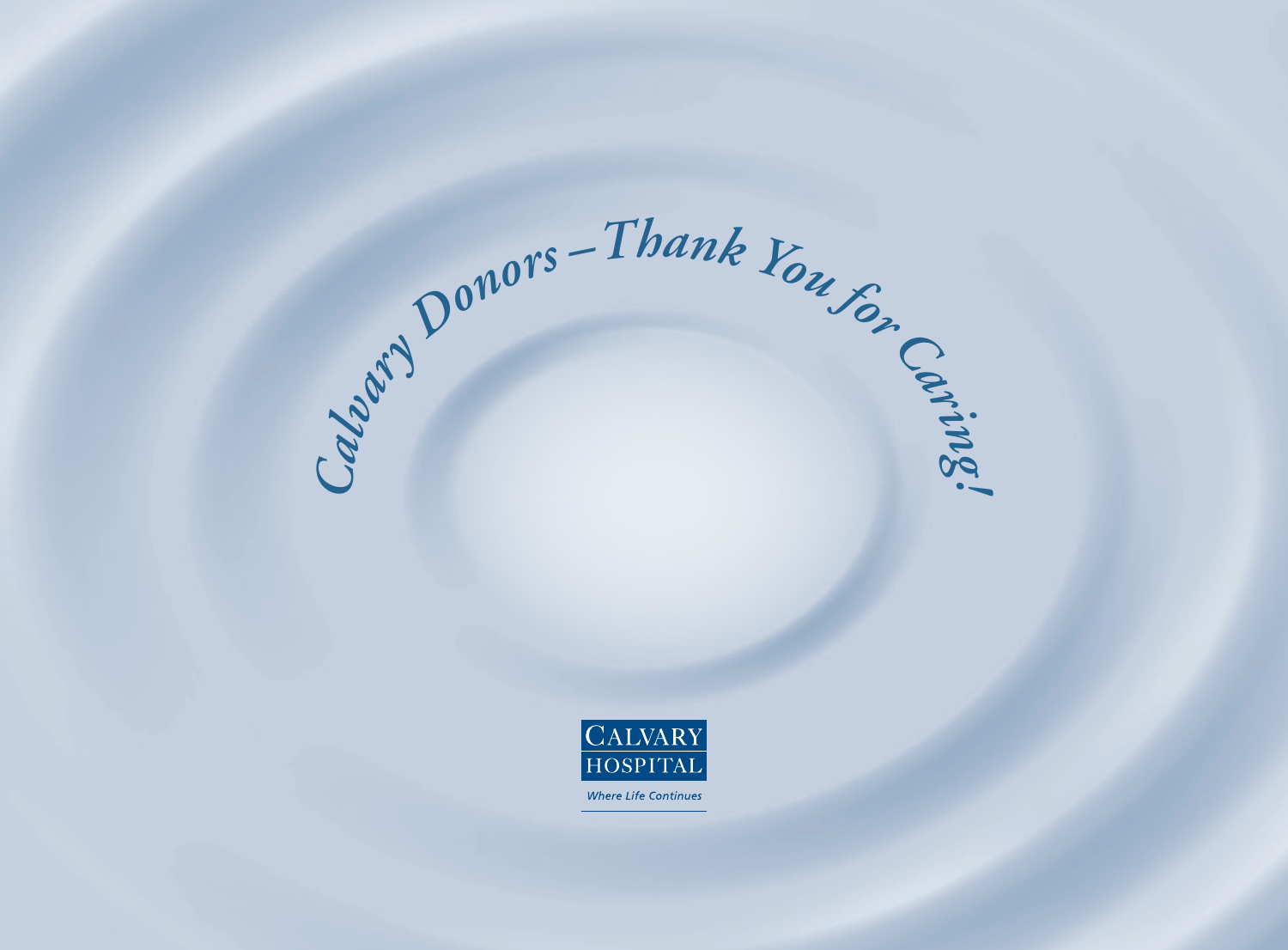# *Thank You to Our Donors*

The donor listing acknowledges gifts and pledge payments of \$1,000 or more received by Calvary during the period January 1, 2018 through December 31, 2018. We regret that space limitations do not allow us to list every gift received, but we assure you that every donation, of every size, has contributed to the care of our patients and their families. *Thank you all for your generosity.*

If we have made an error in spelling or omitted your name, please accept our apology, and we encourage you to call the Calvary Fund office at (718) 518-2077 so that the error can be corrected.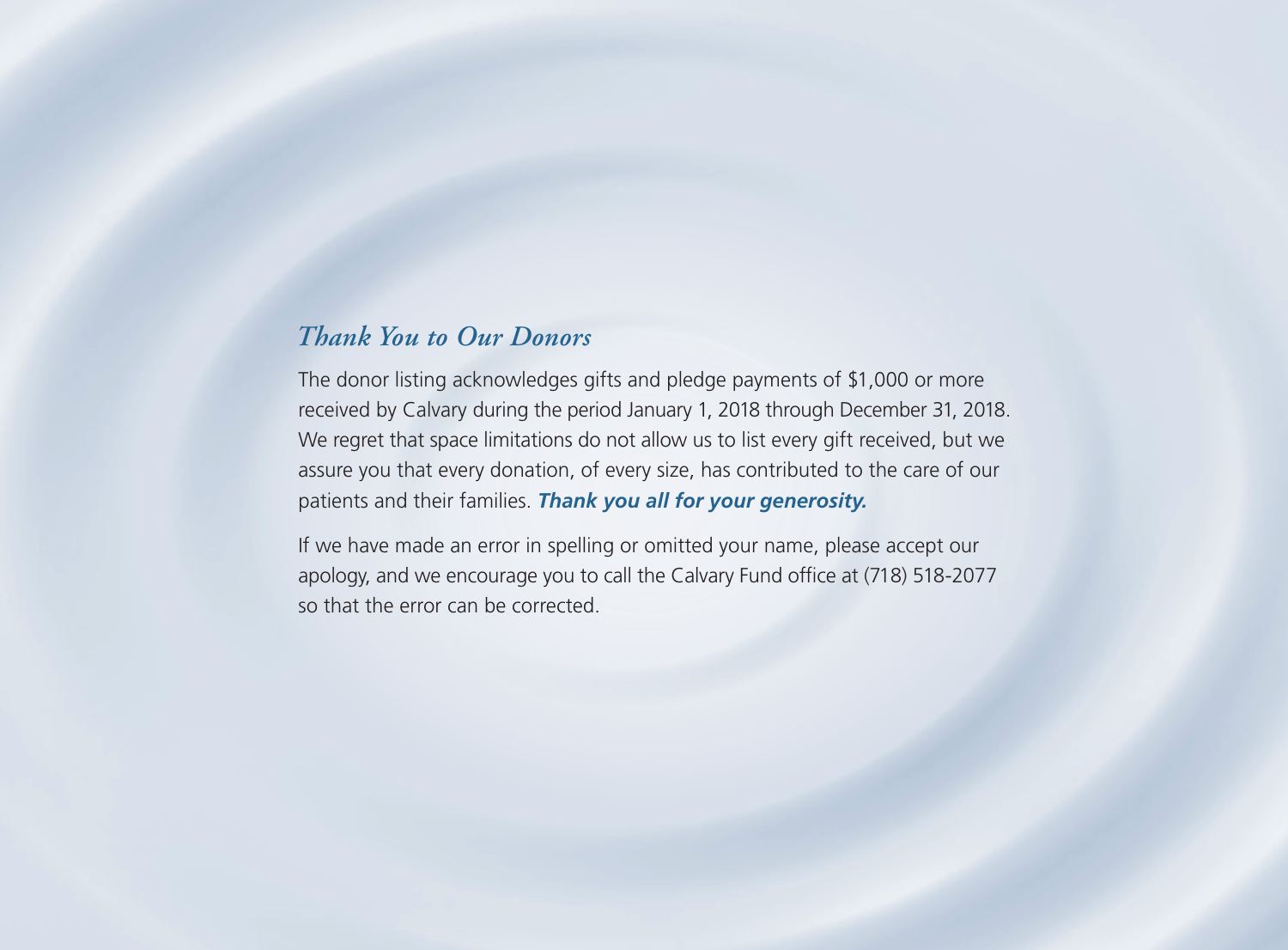#### *Calvary Hospital Donors*

# **Individuals \$50,000 and up**

Claire & Carlos Hernandez Eileen T. Nugent, Esq. William V. O'Connor

### **\$25,000 − \$49,999**

Alan Ascher Connie J. Attanasio Linda & Dennis M. Berberich Angelina A. & Anthony F. Lombardi Margaret A. & William M. McLaughlin

### **\$10,000 − \$24,999**

Elaine & Manfred Alstadt Ann M. Amicone Khalil Z. Barrage Anne A. Coté Taylor Florence G. D'Amato Marie D'Amato John A. D'Amato Rose & John D'Amato Mary Louise Formato, MD Corinne Graber Harry Hutzler Henry Riordan Susan & Dennis M. Schneider Robert Shea Isabelle Sherlock\* Lisa & Robert E. Spatt Robin & Alan W. Weber

### **\$5,000 − \$9,999**

Anonymous (2) Ersen Arseven Sandra A. Bass Jean L. & Stephen A. Burke Bette J. & Dorando F. Cavallacci Barbara & John R. Costantino Barbara L. & John A. Decina Joseph Deglomini, Sr. Joseph Deglomini, Jr. Edward Drayton Michael Ganim Robert W. Garthwait, Sr. Diane F. Giacalone Faye & Steven J. Golub Anne Marie N. Grey Nora M. & Paul Kardian Kathryn & Richard Kimball Darcy A. Stacom & Christopher T. Kraus Francis J. Lemieux Claire M. Ludwig Kathleen V. & John B. Lynch Mary & Thomas McClellan Mary P. Murray Gregory P. Peterson John F. Prisco Salvatore Ragonese Janet & Kenneth Raske Kenneth F. Scharfenberg Joan M. & Joseph S. Solimine Ellen & Paul E.\* Travers

Susanne & John J. Tumelty Dorothy A. Wade Patrick B. Woods Peter M. Wright

### **\$2,500 − \$4,999**

Anonymous (1) Richard H. Addy Lori A. & Charles J. Arduini Catherine E. Bambrick Susan C. & Timothy P. Barr Theresa Barracca Barry C. Bloom Lois & Roy Boelstler Steven Brecher Christopher P. Comfort, MD Joseph W. Cooney Tracy Corn Edmund C. Duffy Laura C. & Bernard F. Egan Ellen Emery Catherine Fabiitti Tracey G. & Jeffrey Flanagan B M Francillon Daniel R. Gallo Annmarie & Michael Golden Charles J. Groppe, Esq. Susan Grossman John A. Hammerle Anne L. Hart Sharon L. & William G. Hathaway John J. Healy Bette & Edward D. Heben

James J. Houlihan Linda A. Karam Glen P. Kennedy Eileen H. & E. Barry Lyon, Esq. James McCabe Edward F. McDermott & Nancy Stein Diahn W. & Thomas J. McGrath, Esqs. Helen L. McLoughlin-Paul Bettina M. Miraglia Peter Misseri Jennifer B. & Stephen T. Murray Donald V. Murray Claire O'Neill Nora M. O'Rourke Jacquelin V. Parkin Austin J. Power Anne P. Quinn Judith B. & John F. Remondi Elisa L. Reynolds Anthony G. Richards Margaret O. Richards Sandra Sandler Barbara Sheridan D. Mule Skinner Patricia Spiro Nora B. & David Tulchin Robert J. Viglietta Gerson Weiss, MD Mildred Weissman Laura G. & Stanley J. Wiegand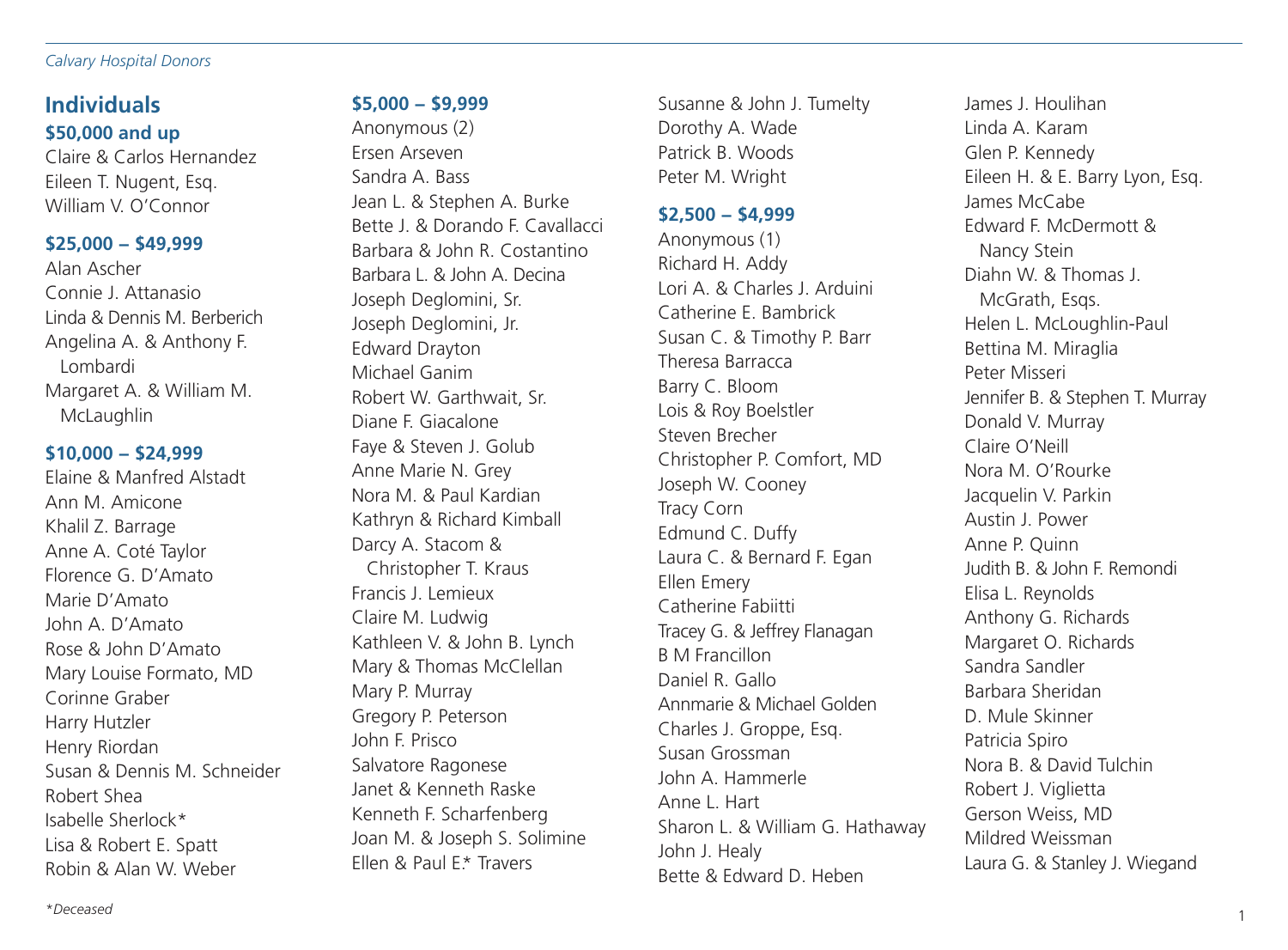#### *Calvary Hospital Donors (continued from page 1)*

#### **\$1,000 − \$2,499**

Anonymous (1) Annmarie Adamo Debo P. Adegbile Joan Taub Ades, PhD Ann Marie & Anthony M. Agnello Angela Aguiar Stephanos Alexiou Stacie Alexiou Gladys Alvarez Johanna L. Ameigh Jordan Anger Anthony J. Angi Lora & Louis Annunziata Julia C. Apotheker Chris J. Aridas Amy & Cliff Aronson Anthony Avanzato Robert Bachner Stacy & William O. Bardavid Lawrence Barone Judith A. Barrett Jorge L. Batista John Baudille Peter M. Bauer Wiktor Bednarz Susan Belasco Grace Bellotti Judith E. Belsky George Benczak Khadija Bendriss Marilyn S. Benta

Kimberly Berkowitz Patricia & Stanley Berman Beverly C. & John P. Bertsch John J. Bevins Theodore Blumenthal Antonio Boccia Virginia Bonaro Priscilla Bonilla Mary Ellen Bowles\* Joan P. Boyle Barbara A. Braddick Dennis Bricker James A. Brown Mark S. Brown Cynthia Brown-Jones Shirley Buana Bernadette Bucher-Glasse Charles Buckley Alice R. Buedden Frances Burgos Claire M. Burson Mary A. & David G. Butler Laura Cadavid Joyce A. Calabro-Gillen & Michael Gillen Joseph A. Califano\* Marijane Camilleri RoseMarie Campbell Matthew C. Carbone Mary M. Carolan Angela B. Carone Jeanne K. & Paul M. Carroll

Marienne M. Casey Marlena & Marco A. Castaldi Adele Cato Margaret & Frank Caulson Christopher Cawley Lawrence A. Chadwick William E. Chambers Benjamin J. Chapnick Margot & Richard Chartoff Phyllis Cherebin Marie F. Chiang & Yuen-Sheng Chiang Constance C. Chille Rose Ciarambino Migdali Cintron Anastasia Rochford-Clark & Eugene V. Clark Marilyn C. Clark Kenneth S. Clemons Jean L. & Frank L. Colavito Barbara & Tom Cole Patricia Conry Mary E. & Michael W. Conway Geraldine Cooney Victoria Consentino-Katibah Sonya H. Coster Ann T. Coughlan Brown Peter J. Cronan John Cronin Gerald J. Cullen George Culliney Maximo D'Oleo

Mark D'Urso Ethel & Edward P. Dancy Michael Davis Nancy & Frank De Cicco Elizabeth De Cuevas Donald W. De Leo George T. Deas John J. Deasy Trudy L. Dedonato George V. DeGasperis Tita & Andrew Del Giudice\* Nancy E. Delaney Robert Delaney Randolph A. DelFranco, Esq. The Honorable Reena R. Denton Lorraine Deprisco Paul Diperna Steve Divito Mary J. & George T. Donahue Maureen L. & Michael J. Donahue Rose Mary Dyson Heyward Ehrlich Lillian Elseman Eleanor K. & Thomas J. Fahey, Jr., MD Theresa Fahy John A. Farese Benedict J. Fargione Bernard Feeney Debra A. Fenocchi Philomena R. & Thomas G. Ferrara Aurora & Henry J. Ferrero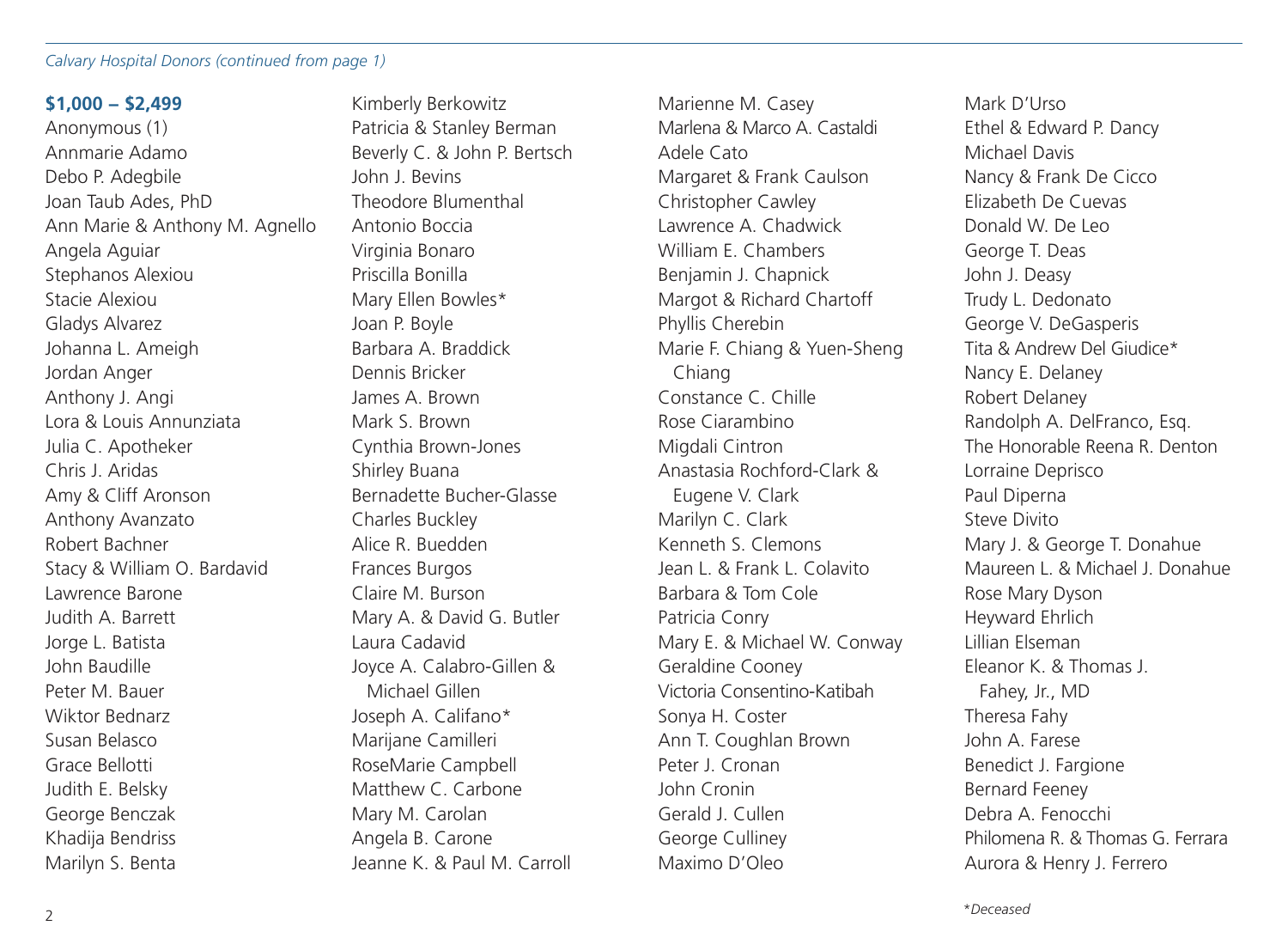#### *Calvary Hospital Donors – Individuals \$1,000 – \$2,499 (continued from page 2)*

Mary H. & Robert F. Finnerty John J. Fiore Ellen S. Fisher Bernard M. Fitzpatrick William J. Fleming Mary L. Flynn Charles A. Forma Jack P. Franzetti Angela C. & William C. Freda Richard D. Freedman Carol A. & Gary B. Freidman, Esq. Susan T. Friberg Fredric S. Fruin Patricia A. Fusco John N. Gaffney\* Christine Y. Gaffney Beverly Galban Clare C. Garetano Patricia L. & Michael F. Garrett Loretta & Paul A. Golinski, Esq. I. Manuel Gomez Evelyn M. Gorman Barbara Gottlieb Arlene A. Graci Filomena Grandilli Catherine & William F. Grant Swati & David M. Grayson Diane & Robert P. Grbic Robert Greco Karen & Andrew M. Greenspan Theresa A & Kenneth F Groeschel

Anita & Ram P. Gupta Clare T. Gustafson Sarina W. Gwirtzman Heather Hackley Mimi Halpern Elizabeth Hamara Jerard Hartman Devry L. Hawkins Kathleen W. & John J. Heaney Larisa & Gordon Heiser Andrew J. Hernon Marli L. Hinckley Rochelle & David A. Hirsch Elizabeth A. Hogan Russell G. Horn Joseph B. Houlihan Joy C. & William S. Howe Andrea Hyde & William D. **Harrington** Debra Jaret Jack S. Jemal Ann K. Jenkins Monica Jerussi Carl P. Jirik Karen E. Joelson Gerardine M. Johnson Robert A. Jones Elinor L. Josenhans Brian Juodzevich Janet Kalish Rita Kalish Ann & Leo T. Kehoe

Mary F. & Francis & Kelty Rose M. Kentosh Mary Kentosh Karen King Donald Kopal Steve Kornacki Alan W. Kornberg Patricia M. Kuchinskas Gail C. & Saul J. Kupferberg Lynn & Richard J. Kutilek Elaine Labrecque Susan & J. John LaMonica Joan Lange Nicole M. Lannegrace Athanasia Lazos Robert Lee-Hin Melissa Peckham-Lenes & Marc Lenes Mary Leonard Helen L. Lesnik-Mistak Zhang Lin Joyce Lindsay Charles F. Lundy Jose E. Maccera Andrew A. MacGregor Ann MacMurray Shireen S. Madho Mary Madigan Francesca Madruga Patricia L. Maher William T. Maher Kathryn A. Mahoney

Patricia & William M. Major Kathleen & David M. Maksomski Karol B. Mangum Leonard H. Mark Dorothy Marks Abbie J. Marks Leon D. Marrano Joseph J. Matthews Jennifer S. Mayer Deirdre M. McAuliffe Kathe A. McBride Christine S. McCaffrey Barbara D. McCluskey Kathleen M. & Robert H. McCormick Mary Jane McGahan Maureen J. McGowan Mary E. McKenna Manya McKenna Kathleen McLaughlin-Jerge Anne B. McManus Elizabeth G. McPartland Raymond J. Meehan Penelope M. & Thomas T. Meyer S. Alexandra Mikijanic Diana Milani James P. Miley Kitellen Milo Ayman Mobarak Jazmin & Donald F. Mooney Mariann M. & Carl Morales Constance & Thomas F. Moran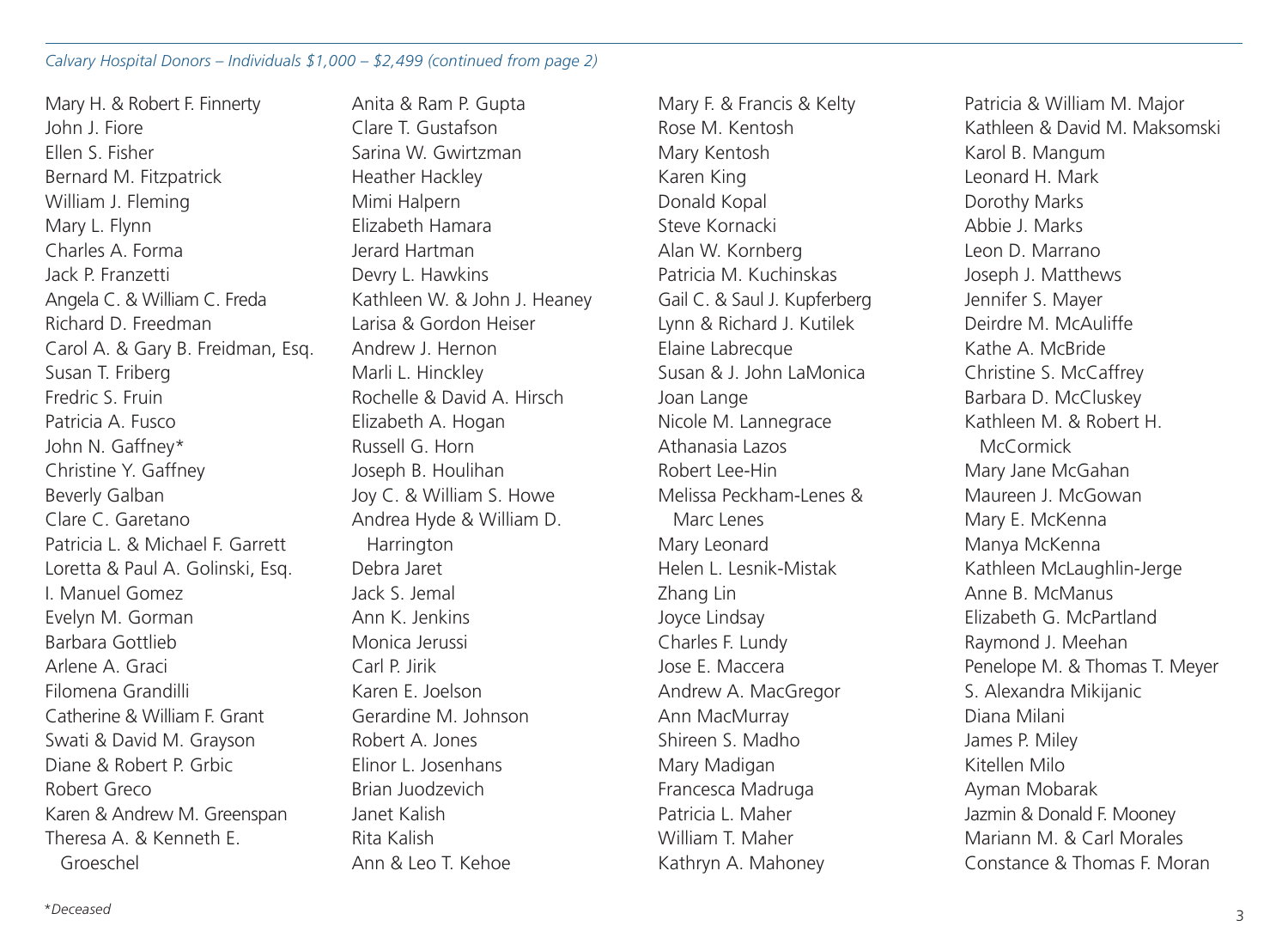#### *Calvary Hospital Donors – Individuals \$1,000 – \$2,499 (continued from page 3)*

Margaret P. Moran Rick Moranis Antoinette Moscato Anne M. Mulqueen David E. Munshine Randolph Murphy Donna & Orlando Naveo Kishwer S. Nehal Winston L. Nelson Michele D. & William P. Neuberger Barbara & Andrew Nitzberg Raymond Nobiletti Renee I. Nurse Winifred F. Nussbaum Raymond F. O'Brien Mary Ellen O. Shyne Joan D. O'Gorman Joan O'Malley Reva Oliner Michael Padernacht Kathleen M. Parker Francine Parnes Timothy M. Paul, Esq. Marcia Pavlica Susan F. & Paul F. Peranio Dorothy Perry Judy E. Persise Edward J. Piszko Robert Prisco Barbara Prizzi Gerard Quinn Frank Ragonese

Elizabeth B. & Marc W. Rapuano Eileen Rawson Michael J. Razny Donna M. Rebholz Francine & Peter Redmond Richard Regan Peter L. Rhulen\* Esther Riley Josette Rivera Cynthia Roberto Joann R. & Walter Robinson Joan M. Roche John J. Roche Elizabeth & Thomas Rochford Mauro C. Romita Yale Rosen, MD Paul I. Rosenberg, Esq. Eric & Fran Rosenfeld Felice T. & Lewis G. Rovegno Robert M. Ryall Ann Ryan Pasqual Sacchetti Pasqualina Sacchetti Robert A. Sachs & Christine Weart Margaret J. & Gerald Saggese Mary B. Sayers Anthony M. Saytanides Naomi Schechter Charles Scheidt A. Edward Scherer Diane E. & John E. Schlitt Jolie E. Schwab

Margaret Schwartz Nealle Seavey Angelo A. Sedacca Alan D. Seget, Esq. Barbara A. & William R. Serpe Paul Settelmeyer Ian Shand Joel Shapiro & Ellen Phelan Nancy M. Simpson Carol A. Sonnessa Beatrice K. Sparling Patricia Starck Murray Stark Merle Steinberg Gilbert Steinman Erica Stepan Guido Subotovsky John G. Surdoval Florence C. Sweeney Virginia L. Swift Mary E. & Michael J. Tangney Eileen Taylor Ellen L. Taylor Marion J. Tessar Constance V. Testa Laura D. & Gerald C. Tobin, Esq. Valerie Tootle Peterson E. & Denise Toulon Chris Tully William J. Tully Victor J. Tutino Wendy S. Uhlman Pieranna Vaccaro

Donna M. Valenti Louise R. Varnas Myrna A. Vega Jean V. & Alberto Velez Linda C. & Leonard M. Verrastro Theodore W. Vogel Lucy R. Waletzky Florence Walker William F. Wallace Philip V. Wallace Jacqueline P. Walton Bridget P. & John Warner Patricia F. & Charles C. Webster Nancy & Mark Weissler Touran & Neil J. Weissman Arthur Weyrauch Stephen J. Whelan Adrienne White Kathleen A. Whitley Jeffrey C. Wierichs William W. Wilson Margaret M. & James J. Wittick Ronald E. Wozniak Celestene K. Wright Ketly J. & Ronald Wright Jeffrey Zajkowski Brian J. Zawiski Frank T. Zuccarello Jeanne Zunich, Esq. & Richard J. Bowler, Esq.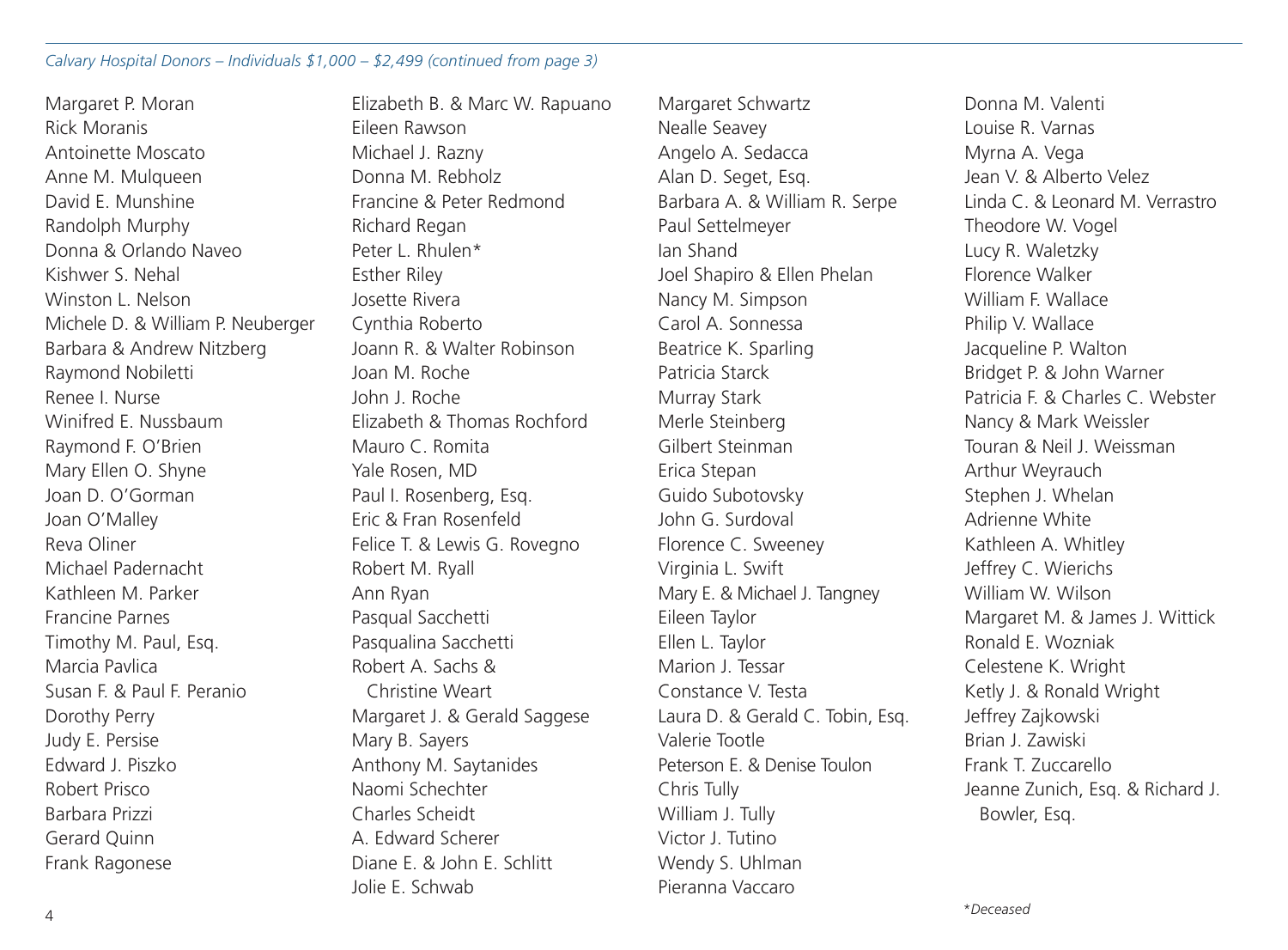#### *Calvary Hospital Donors (continued from page 4)*

# **Organizations \$50,000 and up**

The David Berg Foundation, Inc. William & Mary Buckley Foundation The Pat Cairo Family Foundation, Inc. Catholic Institute of the Food Industry Gray Foundation Hagedorn Fund The Y.C. Ho / Helen and Michael Chiang Foundation Ambrose Monell Foundation Newman's Own Foundation Santulli Family Foundation Wachtell Lipton Rosen & Katz Zoetis Inc.

#### **\$25,000 − \$49,999**

Steven A. & Alexandra M. Cohen Foundation, Inc. GNYHA Ventures, Inc. McKinsey & Company Inc. JPMorgan Chase & Company Pepsi Cola Bottling Company of New York Inc. May & Samuel Rudin Family Foundation Wasily Family Foundation

### **\$10,000 − \$24,999**

Anonymous (3) Alpha 1 Marketing / Krasdale Foods Inc. ArchCare Rose M. Badgeley Residuary Charitable Trust The Morton K. and Jane Blaustein Foundation Brae Burn Country Club Inc. The Irving T. Bush Foundation, Inc. Circle of Hope Cancer Foundation Davis Polk & Wardwell LLP Dreitzer Foundation Inc. The Robert & Gail Edelstein Foundation, Inc. Barbara Epstein Foundation Ernst & Young LLP Farrell Media Group The Robert Goelet Foundation Hughes Hubbard & Reed LLP Hugoton Foundation The Invus Group, LLC Laurie Kayden Foundation Knights of Columbus – New York Chapter George Link Jr. Charitable Trust KPMG LLP Charles A. Mastronardi Foundation Richard McVey Charitable Fund Pfizer Inc.

Pratt & Whitney Pricewaterhouse Coopers Protiviti Consulting, Inc. Resource & Event Management Ltd. Billy Rose Foundation, Inc. Sarah I. Schieffelin Residuary Trust A/C Charles and Mildred Schnurmacher Foundation, Inc. Simone Healthcare Development Skadden, Arps, Slate, Meagher & Flom LLP The C.F. Roe Slade Foundation Robert Mize and Isa White Trimble Family Foundation, Inc The Miles Hodsdon Vernon Foundation, Inc. Charles R. & Winifred R. Weber Foundation

#### **\$5,000 – \$9,999**

ASK Contracting Corporation Associated Health Foundation, Inc. AXA XL Thomas & Agnes Carvel Foundation Calvary Hospital Circle of Friends Clifton Budd & Demaria LLP The G.L. Connolly Foundation Josephine M. Fanizzi Memorial Fund Fidelity Charitable

Great Performances James G. Houlihan Family Second, LP Hutch Metro Center 1 LLC Innisfree M&A Inc. Kupferberg Foundation Fund Max & Selma Kupferberg Family Foundation Kurr Foundation The Lebensfeld Foundation Bertha & Isaac Liberman Foundation, Inc. Long Island Metropolitan Lacrosse Foundation, Inc. Manhattan Beer Distributors, LLC Metro Blood Service Montefiore Health System Moses L. Parshelsky Foundation Pro Allis Fund Putnam County Fish & Game, Inc. Raskob Foundation for Catholic Activities, Inc. Sterling National Bank Virginia B. Toulmin Foundation Laura B. Vogler Foundation Inc. Ann Eden Woodward Foundation

#### **\$2,500 − \$4,999**

Atlantic Records – Roadrunner Bronx Advocates For Justice, LTD. C.E. Nelson Charitable Fund Carmelite Communion, Inc. Central Medical Supply, Inc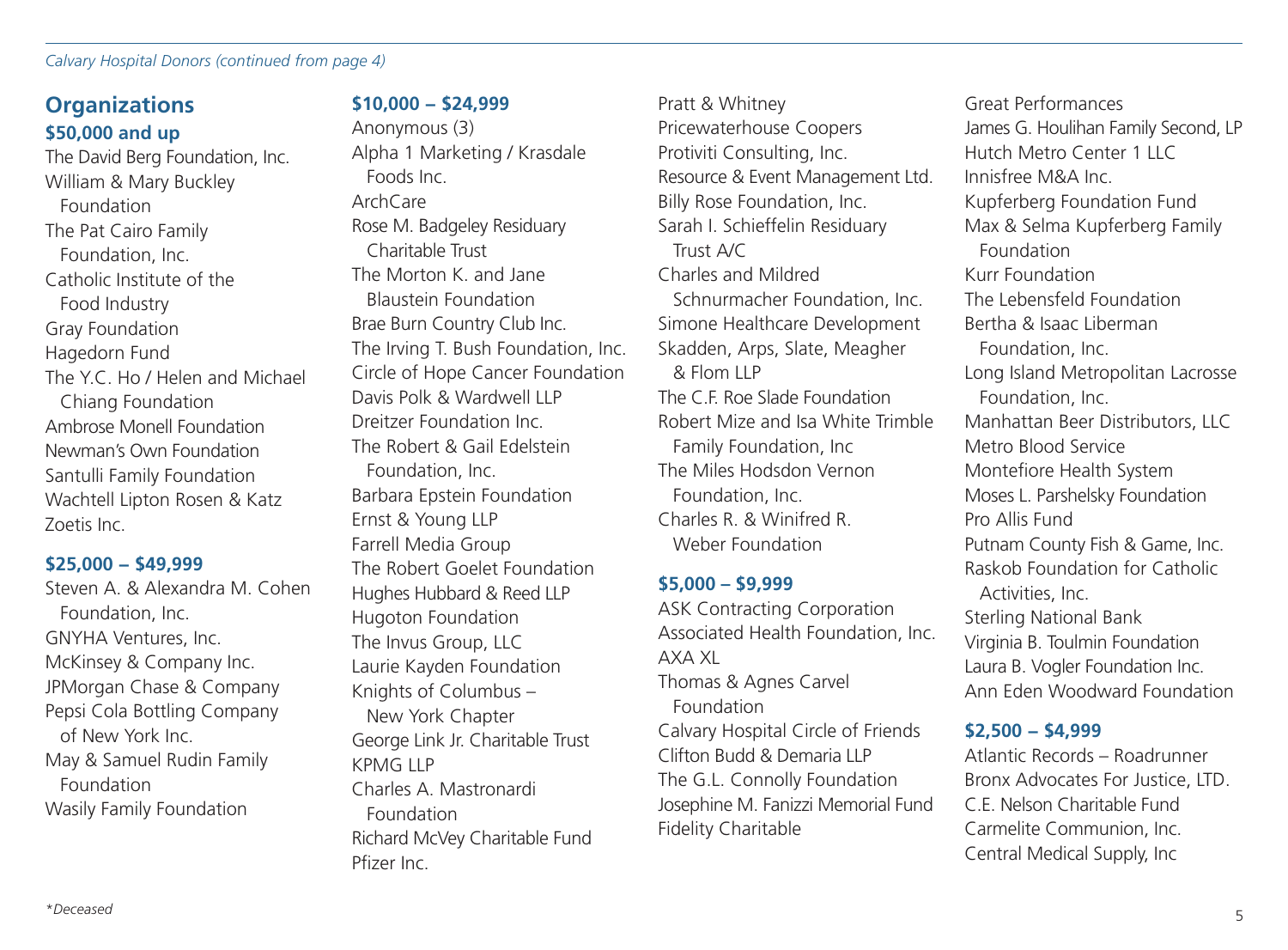#### *Calvary Hospital Donors – Organizations \$2,500 – \$4,999 (continued from page 5)*

David J. Thompson Mailing Corporation EmblemHealth Empire General Contracting Corp. Gary J. & Susan O. Ferrentino Foundation The Feuerring Foundation Future Value Associates, Ltd. Gloria Gray Foundation Inc Guidepost Solutions The Jana Foundation Inc. Herman Liebmann Foundation KLS Diversified Asset Management LP Knights of Columbus #751 – Pro Patria Council Mathis-Pfohl Foundation Medline Industries, Inc. Micromem International Inc. Mutual of America Foundation nThrive NYC DOE – PS 193 Gil Hodges School PayPal Charitable Giving Fund Ridgewood Savings Bank Rochester Midland Sanitation Salvage Corp. Schuyler Hill Funeral Home The Helena Segy Foundation Signature Bank Simon & Schuster, Inc. Transervice Logistics Inc.

William J. Tully Foundation Unitex WABC-TV Whittier & Associates Inc. York Risk Services Group

#### **\$1,000 − \$2,499**

Anonymous (1) American Recycling Mgt., LLC American Society of Plumbing Engineers – NYC Chapter Arthur J. Gallagher and Co. Ball Chain Manufacturing Co., Inc. Bay Ridge United Methodist Church Bridgestone Americas Tire Operations, LLC. Centrica Business Solutions Citrin Cooperman & Co. Citywide Mobile Response Corp. Collaborative for Palliative Care, Inc. Concannon Family Foundation Coordinated Revenue Solutions DeCicco & Sons Dola Electrical Co., Inc. William C. Dowling Jr. Foundation Thomas & Jeanne Elmezzi Foundation Elroy & Terry Krumholz Foundation Excelsior Martial Arts Ni, Inc. Maurice & Carol Feinberg Family Foundation Friends of Pelham Civic

Association Inc.

Goldie Anna Charitable Trust Fund Hatcher FLP Healthy Business Group LLC IBM Employee Services Center Joseph G. Duffy Funeral Home I. J. & Mary La Rosa Memorial Foundation Inc. The Bernard and Muriel Lauren Foundation Liberty Mechanical Contractors, LLC Litwin Foundation, Inc. Mazars USA Mercer Inc. Metzger-Price Fund, Inc. Norman M. Morris Family Foundation Inc. Murray Charitable Fund Narcotics Anonymous Network for Good Northeast Great Dane Nunziata Ad Agency O'Connor's Carpet Center P.S.I.D.A.M.A.N.A. Porter Braden Fund Proforma Promotion Consultanta LLC PyroSignal & Suppression Inc Rao's Bar & Grill Inc. Rocco's Rangers Rotary Club of the Pelhams

Genserve, Inc.

**SterlingRisk** Susan & John Steinhardt Family Foundation Teamsters Local Union No. 90 The M&T Charitable Foundation Uniformed Firefighters Association Irwin Weiner Foundation, Inc.

### **Gifts in Kind**

ABC-77 AM Radio ABC-TV Bloomberg Radio LLP Catholic New York CBS NewsRadio 880 CBS-TV Desales Media Group El Diario **EnoB** iHeartMedia Music that heals NBC-TV Newsday New York Daily News New York Times NY Public Radio Pandora Trusts & Estates Magazine Univision WADO-AM WINS 1010 AM Radio WNET-NY Public Media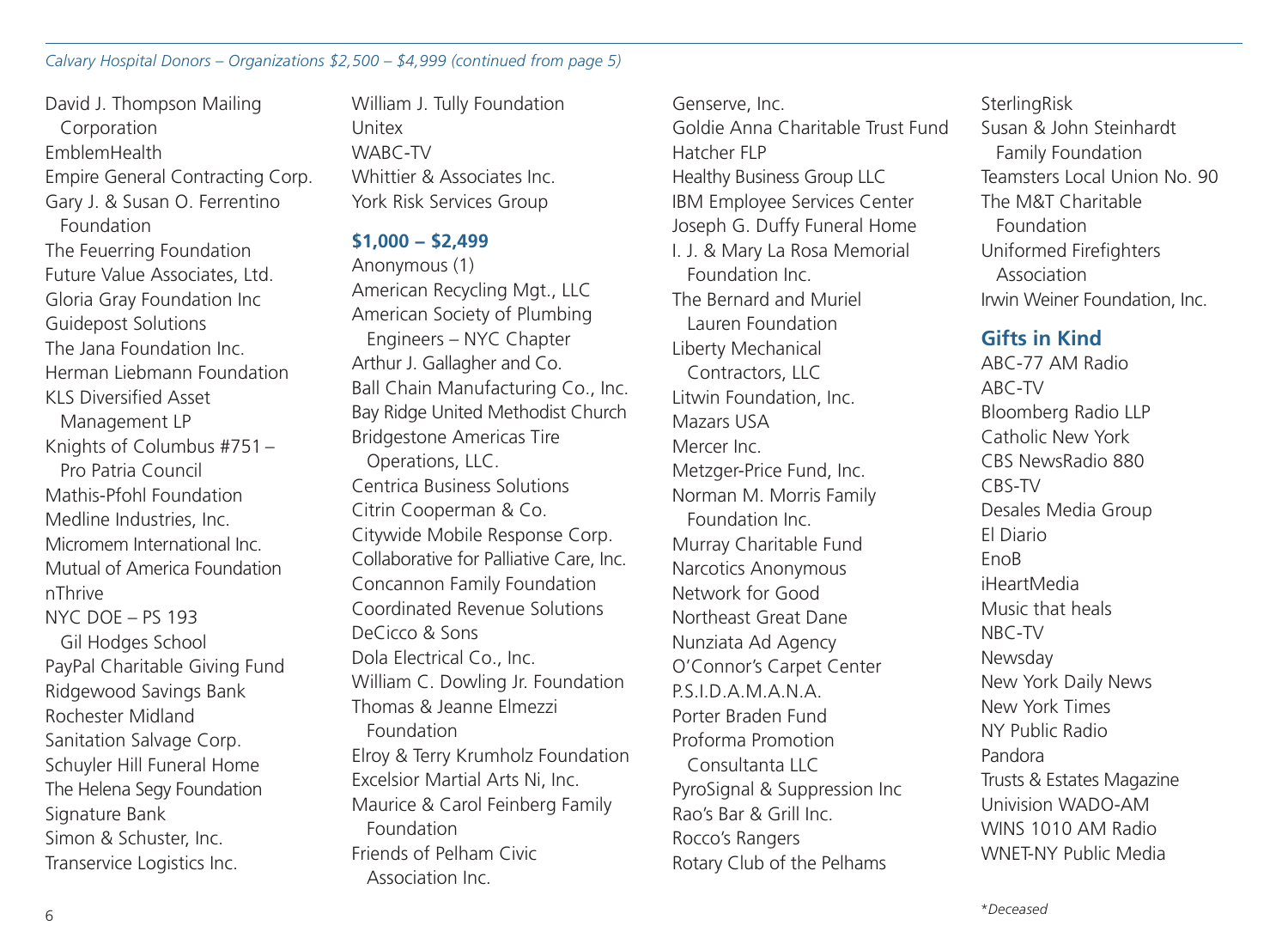*Calvary Hospital Donors – Organizations \$1,000 – \$2,499 (continued from page 6)* 

# **Estates**

Fred Bass Stephanie Brannigan Madeline Carroll Fay Dawes Couyoumjan Robert J. Crimmins Ray Marie Dilieto Mildred Edelman Edward Faris Rose Faris Carmen Gobbi James A. Greene Ehler O. Gregory Marie A. Imperioli Mary Elizabeth Kane Lily P. Kaufman Lillian C. Lee Peter Lee Phyllis Lueck Clara S. Madigan Dorothea V. McGivney Marena D. Nellos Angela P. Noble Margaret M. O'Connor Raysa Oker James McPartland Rosemary H. Quinn Arthur Rath Celia D. Rumsey Marian Sameth Mattie Schottenfeld Erwin Schweiger

Kathleen Stegeman Lucie Grant Steinmann Adele Stern Francis John Stinner Eleanor Vance Barbara Ward

# **Attorney Conference Sponsor Level \$3,000 & Up**

Brown Brothers Harriman Trust Company, N. A. Empire Valuation Consultants Evercore Wealth Management, LLC Fiduciary Trust Company International MPI Business Valuation & Advisory Stribling & Associates, Ltd. WithumSmith+Brown, PC

# **Friends \$1,800 & Up**

Brown Harris Stevens Residential Sales Chilton Trust Company Christie's CIBC Atlantic Trust Private Wealth Doyle Ernst & Young First Republic Private Wealth Management Future Value Associates, Ltd. Hayloft Auctions Heritage Auctions Marcum LLP Sotheby's

### **Exhibitors \$1,000 & Up**

Appraisers and Planners Inc. Bonhams Fiduciary Court Accounting Professionals, LLC Gurr Johns Midland Trust Company Northern Trust Company Phillips Fine Art Autioneers Rago Arts & Auction Center South Dakota Trust Company LLC Winston Art Group

### **Gold Level \$800 & Up**

Bleakley Platt & Schmidt, LLP Richard J. Bowler, Esq. Davidson, Dawson & Clark LLP Jill Miller & Associates, P.C. Timothy M. Paul, Esq. Putney, Twombly, Hall & Hirson LLP

### **Silver Level \$600 & Up**

Bressler, Amery & Ross, P.C. Darrel W. Upson

### **Bronze Level \$250 & Up**

Ronni G. Davidowitz, Esq. Magdalen Gaynor, Esq. Alfreida B. Kenny, Esq. Stanley S. Leffler, Esq. Ogeka Associates, LLC Deborah S. Robinson Michael J.A. Smith Erin Gilmore Smith, Esq.

# **Brooklyn Friends of Calvary**

Lois Colucci Circle of Hope Cancer Foundation Sal Deliteris Florence Diaz Ann & Phillip Donohue Kathy D'Antuono Julie-Ann Fattorusso Judith Grimaldi, Esq. Colleen Lee Joan Lee Jean McPadden Dorothy Pacella Joey Peritore Sandy & John Thomas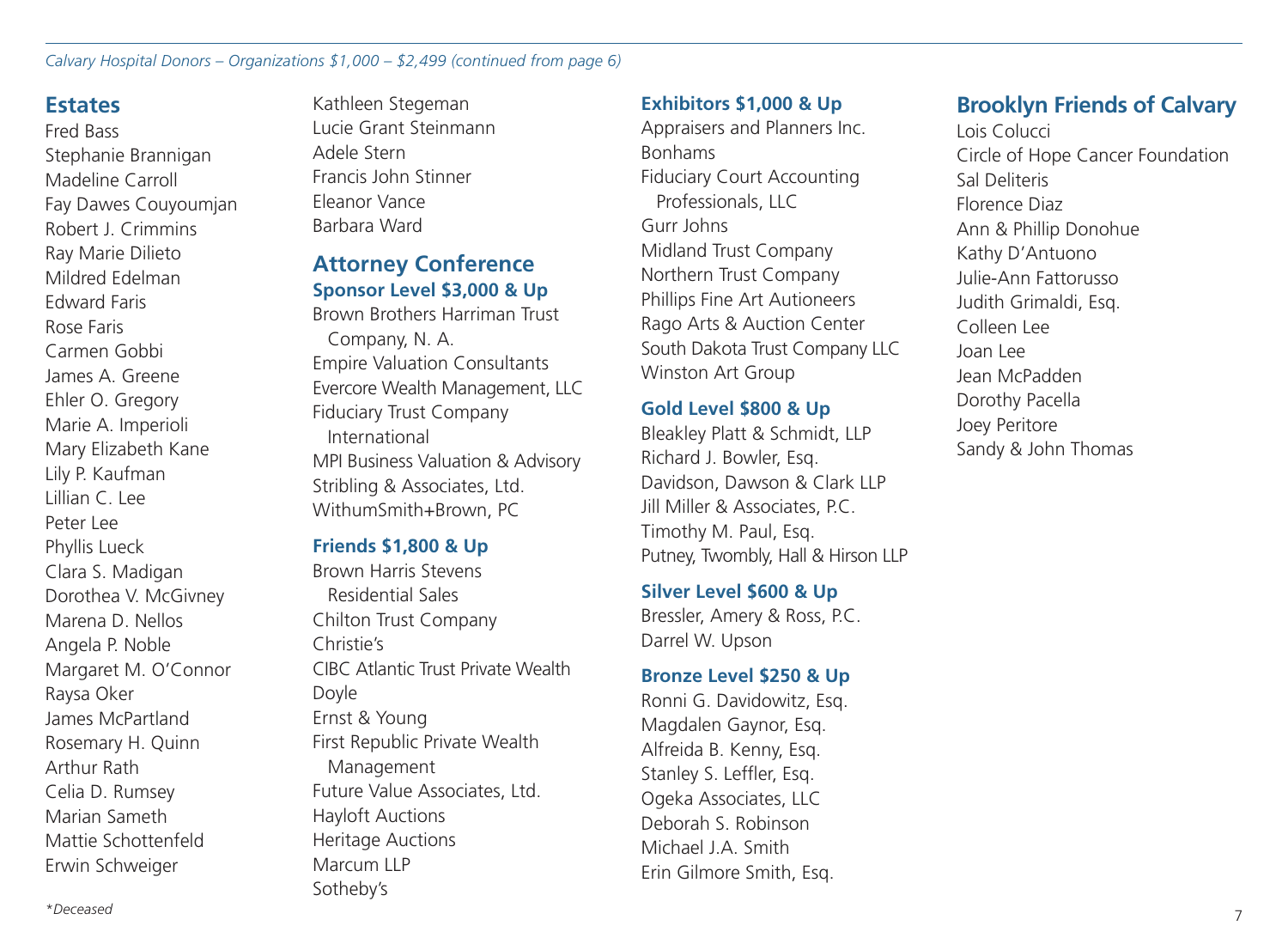*Calvary Hospital Donors (continued from page 7)*

# **The Society of 1899**



 Calvary established The Society of 1899 to honor individuals who have made a Bequest or Deferred Gift to the Hospital. For more information on Bequests and Planned Gifts, please call Calvary's

Director of Major and Planned Gifts, Elizabeth Edds Kougasian, Esq. at (718) 518-2080 or email ekougasian@calvaryhospital.org.

40 Anonymous Members Dorothy Altman Rose M. Angelicola Philip Arena Connie J. Attanasio Jane Auriemmo Barbara Badyna Frank Baio Carolina Barón Diane Berkowitz Elizabeth Bertoldo Lorraine M. Braun Claudia V. Brigman Marcy Brownson Thomas E. Buckley William & Mary Buckley

Frank A. Calamari Lola Calcagno Alice Callaghan Louis A. Caputo, Jr. Madeline Carroll Linda Terrasi Cezanne Yolanda Clyne Margaret Cremmins Robert Crimmins Cynthia J. Cupolo Diane Darrow Lorena De Filippis Eileen Dennin Ronald R. DeRubeis Carmen J. DeSimone James & Carol Di Lorenzo Joyce M. Dolan

George T. & Mary J. Donahue Ellen Emery Mary T. Fahy Ann Fanizzi Thomas G. Ferrara Ouida St. C. Ffrench Lydia Figueroa Stephano L. Filberti Mr. & Mrs. J.F. Fine Mary F. Fittig Mary E. Flynn Claire A. Fordrung Mary Louise Formato, MD James J. Fox Mary Price Franco Richard D. Freedman Chaim Freiberg Cynthia Gagen Vincent Galantino Joann Galdi Clare C. Garetano John A. Gargan Steffi A. Gavin Magdalen Gaynor, Esq. Carol Gentile, Esq.

Lynn Geras Susan Gernert Carmelo Gonzalez Barbara G. Gottlieb Jane Mack Gould Arlene A. Graci Mary Graci Dawn M. Greene Ehler O. Gregory Eleanor M. Grober Susan Grossman Doris Hanel Laurie Hathorn Eliezer & Sherry Hyman Jenny Jassey Linda A. Karam Nora M. & Paul F. Kardian Jane & Tomas Killilea Edith P. Klarmann Luisa A. Kley Joanne M. Knetge Terence Kreider Armando Leone Edward & Barbara-Ann Levine, PhD Marcia Levine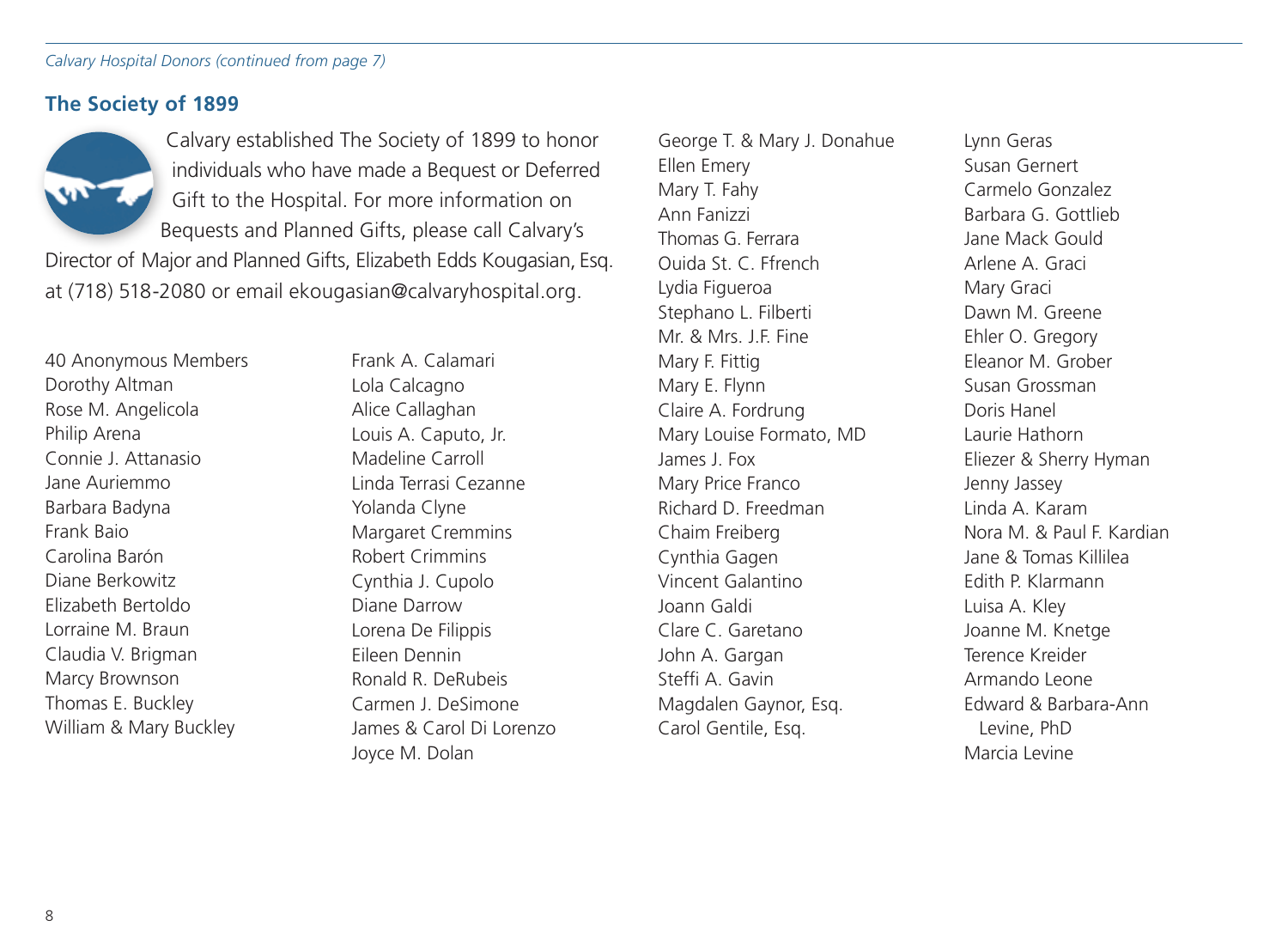Lucille Lew Ellen Lukas Jack & Gloria Maloney Phyllis Mate Edward F. McDermott & Nancy Stein William A. McKenna, Jr. Elizabeth G. McPartland Lorraine A. MeLora Paul S. Mesard Janine Metz Roseann Mincieli Joan & Richard Montemarano Margaret P. Moran Christina Mullarkey Kathleen Murnion Domenick M. Muro Rosemary Nalbone Catherine M. Namias Ruth L. Nelson Madeline Newbauer Barbara O'Brien Kathleen O'Connor Margaret O'Connor

John Palisi Louise M. Parent, Esq. Susan Pav Marie Rita Porcello Marc Prager, MD Lucille Prudente Christiane R. Quinif Pam Geraldi Rabin Mario Recchi James P. Reilly Thomas Revello Jane M. Roeser Yale Rosen, MD Paul I. Rosenberg, Esq. Catherine Sabino Joan Salb Gloria Santino Mr. & Mrs. Paul G. Santino Blanche J. Scheib Jane M. Shaw Nicholas Signorelli Nancy Moore Simpson Carol A. Sonnessa Vincent J. Spinelli Elliot J. Stamler Ingrid & Reinhold Stehle

Merle Steinberg Terry Sullivan John V. Tanzilli, DMD Robert Temliak Gerald C. Tobin, Esq. Nancy Underwood Edith Winston Edwin D. Wood Rose Carmen Zanca